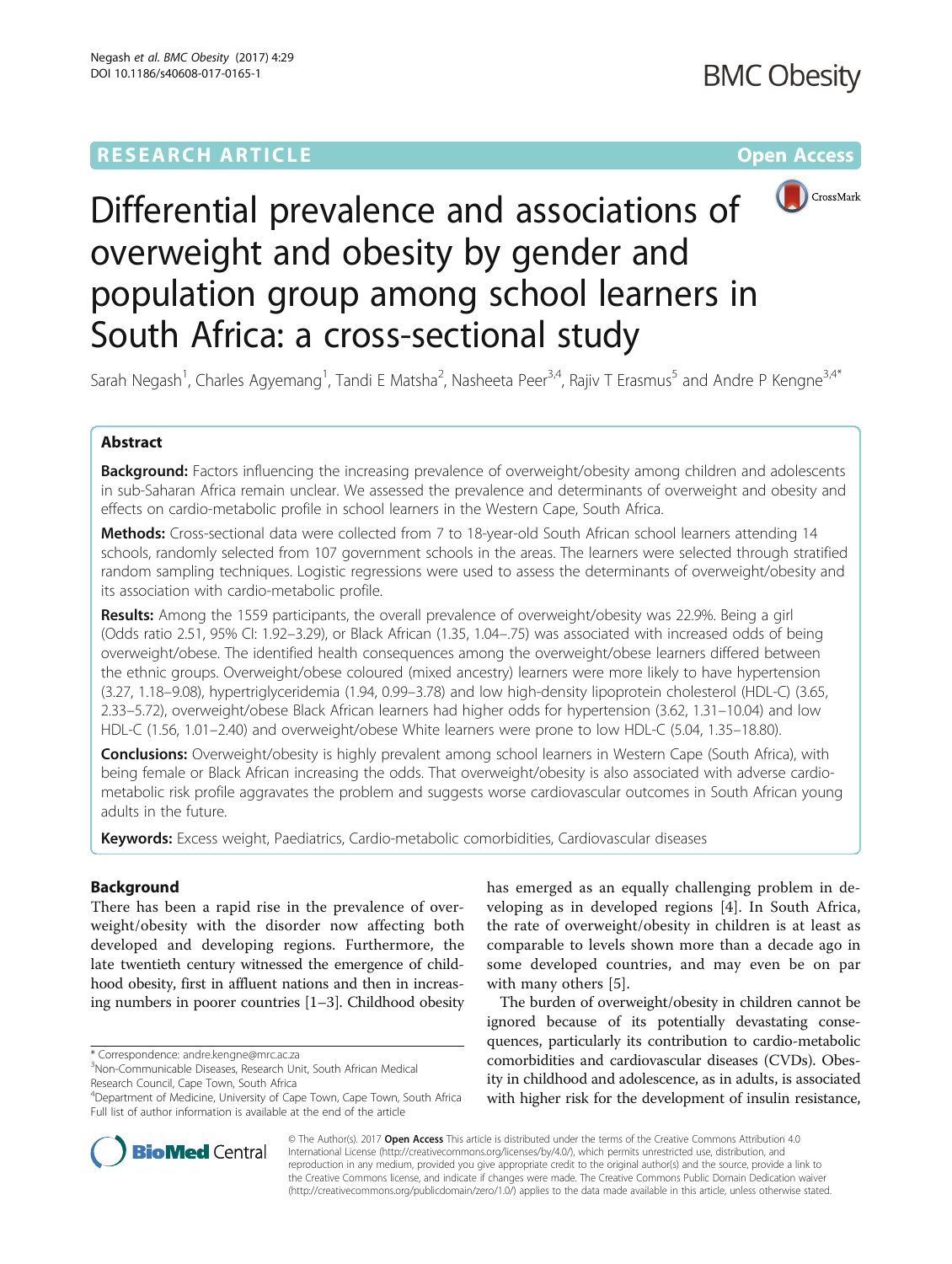type 2 diabetes mellitus, high systolic and diastolic blood pressures (BPs), dyslipidaemia [raised low-density lipoprotein cholesterol (LDL-C), increased triglycerides and low high-density lipoprotein cholesterol (HDL-C)], among other abnormalities detected [\[5](#page-6-0), [6](#page-6-0)]. Consequently, childhood obesity is now regarded as one of the most serious public health challenges of the twenty-first century [\[7\]](#page-6-0).

Similar to adults, the development of overweight/obesity in childhood is a complex and multifaceted interplay between genetic, epigenetic, environmental and behavioural factors with individual differences determining the degree of susceptibility to obesity [\[8](#page-6-0)]. Factors that influence susceptibility to an obesity-conducive environment include environmental dynamics, lifestyle choices, and cultural and sociologic factors, in addition to a genetic predisposition [[9, 10\]](#page-6-0). These influences determine behaviours such as the consumption of energy-dense food that are high in fats and refined sugars, the levels of physical inactivity and the extent of sedentary behaviours that lead to the development of overweight/obesity in both children and adults [\[5](#page-6-0)]. Modifications in diet and physical activity, as well as addressing social and environmental factors, will curb the uptake of excess weight and may avert its serious health consequences.

The availability of local data on the prevalence, determinants and comorbidities of childhood obesity would have important implications for the provision of healthcare and for prevention strategies. This information, unique to the population being targeted, would assist in appropriate health service planning and be invaluable for the implementation of effective, population-specific, and gender- and age-orientated obesity prevention and management programmes.

Therefore, this study aimed to assess the prevalence, socio-demographic and behavioural determinants, and cardio-metabolic comorbidities of overweight and obesity among school learners in the Western Cape, South Africa.

# Methods

# Data collection and secondary data analysis Study population

The study population consisted of 7–18-year-old learners attending government funded primary and secondary schools in the Western Cape between January 2007 and March 2008. Participants from the previously defined official South African population groups were included and comprised Black/African, Coloured and White learners. The Coloured group include people of Khoisan, Malaysian, Griqua, African and White descent and describe people of mixed ancestry [\[11\]](#page-6-0). Unlike the national demographics where Blacks comprise 80% of the population [[12](#page-6-0)], in the Western Cape, Coloureds predominate at 49%, followed by Blacks (33%) and White (17%) [\[13\]](#page-6-0). Indians/Asians, the fourth South African population group comprise only 1% of the Western Cape population and were therefore excluded from this analysis.

# Study design

This was a cross-sectional study with 14 schools selected from a list of 107 schools obtained from the Western Cape Education Department. Learners were recruited through a proportionally stratified multistage random sampling technique which occurred at the class and learner level [[14](#page-7-0)]. Learners with a history of diabetes or without consent were excluded.

After explaining all the procedures, written informed consent from parents and oral assent from students was obtained [[14](#page-7-0)]. Permission to conduct the study was also obtained from the Western Cape Department of Education, school governing bodies and school principals. The study obtained ethical approval from the Faculty of Health and Wellness Sciences Ethics Committee, Cape Peninsula University of Technology and was conducted according to the Code of Ethics of the World Medical Association (Declaration of Helsinki).

# Data collection

# Interviews

Qualified healthcare professionals conducted all interviews in the language of the learner i.e. English, Afrikaans and Xhosa. Data were collected on physical activity and eating habits. Physical activity and the dietary behaviours were assessed using an adaptation of the validated questionnaire designed by Arvidsson and colleagues [\[15](#page-7-0)]. The frequency per week at which learners performed activities such as walking and sport defined physical activity levels while for sedentary behaviour, time spent watching television was used as a proxy. Physical inactivity was defined as  $\leq$ 2 days of activity per week and sedentary behaviour as 3–5 days of television watching per week.

Food groups that were consumed the previous day as well as whether the learner had eaten breakfast were recorded. The nine food groups that were assessed were: cereals, roots & tubers; meat, poultry & fish; dairy; eggs; vitamin A-rich fruit & vegetables; legumes, nuts& seeds; other fruits; other vegetables; oils & fats. A dietary diversity score (DDS) was calculated by allocating a point to each food group. A score below 4 defined poor dietary diversity. Furthermore, learners were asked if they generally smoked and consumed alcohol.

# Clinical measurements

Blood pressure was measured using a semi-automatic digital blood pressure monitor (Rossmax PA, USA), following the WHO guidelines [\[14](#page-7-0)], on the right arm in a sitting position after a 10 min rest period. Three readings were taken at five minute intervals and the lowest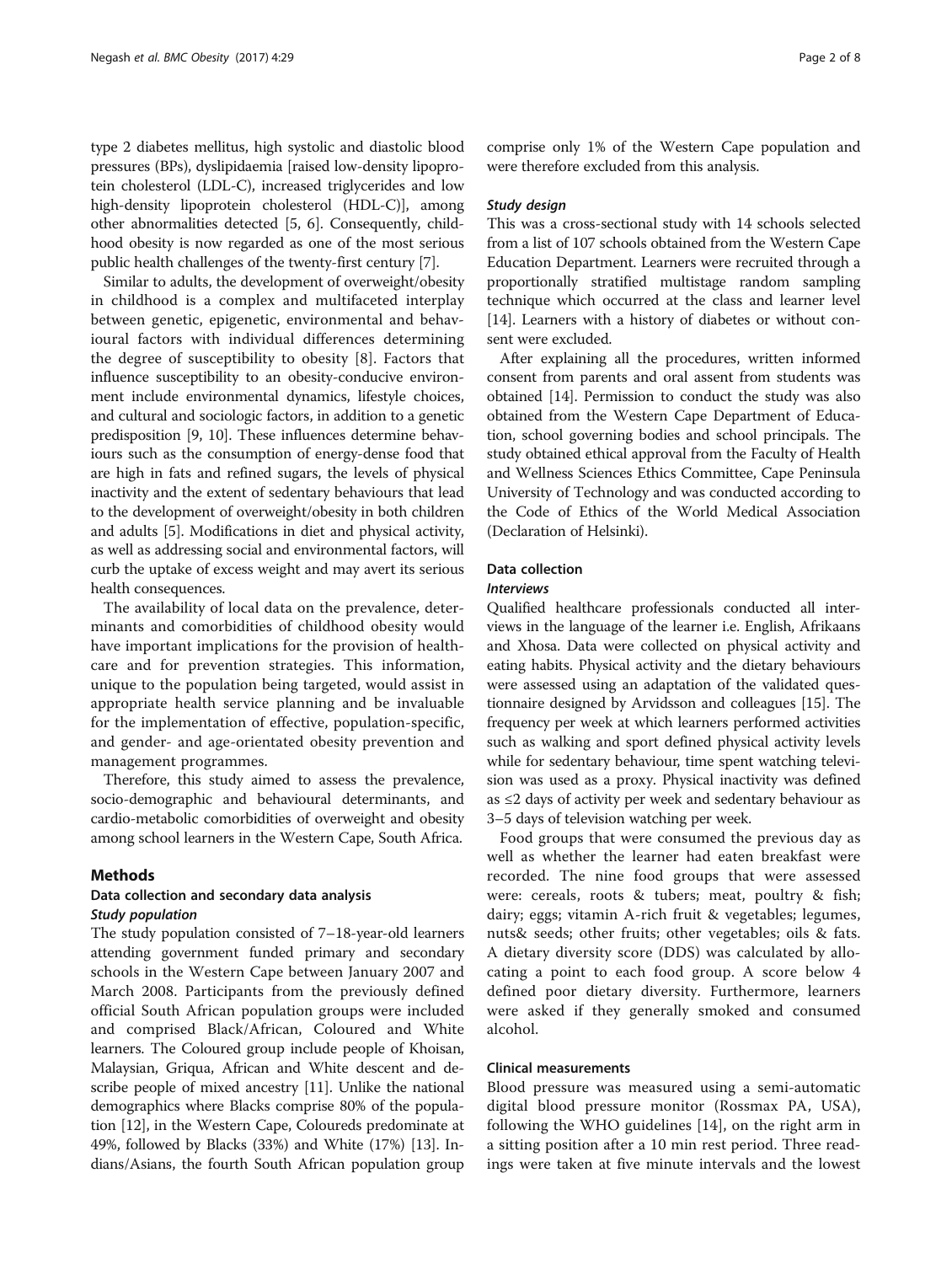of the three readings was used in the current analyses. Hypertension was defined as systolic and/or diastolic blood pressure equal or greater than the 95th percentile for gender, age and height [[16\]](#page-7-0).

Weight, to the nearest 0.1 kg was determined with the subject in light clothing and without shoes and socks, using a Sunbeam EB710 digital bathroom scale, which was calibrated and standardized using a weight of known mass. Height, to the nearest 0.1 cm was recorded using a stadiometer with participants standing on a flat surface at a right angle to the vertical board of the stadiometer. All anthropometric measurements were performed three times and the average used for analysis. Body mass index (BMI) was calculated as weight per square metre of height  $(kg/m<sup>2</sup>)$ . Overweight and obesity status were assessed using age-gender-specific cut-off points from international references provided by the International Task Force as developed by Cole and colleagues [\[17](#page-7-0)].

# Biochemical analyses

Finger prick blood was used for the estimation of lipid levels using the CardioCheckTM P.A analyzer (Polymer Technology Systems, Inc. USA). The commercial glucometer used in this study had a mean imprecision of <5%, with a range of 1.1–33.3 mmol/L on capillary whole blood [[14](#page-7-0)]. Dyslipidaemia was defined as follows: total cholesterol >5 mmol/L, triglycerides >1.5 mmol/L, high-density lipoprotein cholesterol (HDL-C) <1.2 mmol/L [\[18\]](#page-7-0).

#### Statistical analysis

Analyses were done using the statistical package STATA 13. Socio-demographic characteristics were summarised as count and percentages for categorical variables and means and standard deviations (SD) for continuous variables. Group comparisons for categorical variables used chi square tests and for continuous variables, the Student's t-test and analysis of the variance (ANOVA) were used. Multivariable logistic regressions were performed to assess the associations between the socio-demographic and behavioural factors, and overweight/obesity with adjustments for age, ethnicity and gender. Multivariable logistic regressions were also performed to assess the associations between the cardio-metabolic comorbidities and overweight/obesity with adjustments for age, ethnicity and gender. The number of statistical tests performed mean that it is highly likely that at least some significant findings may be due to random associations. All the statistical tests were performed at a 5% level of significance.

# Results

# Socio-demographic and behavioural characteristics

Of the 1960 learners invited to participate, 1559 were included in this study with a response rate of 79.5%. Table [1](#page-3-0) presents the baseline characteristics stratified by gender and population group. The majority of participants were female (60.3%) and consisted of 145 White, 537 Black, and 877 Coloured learners. The mean age of 12.9 years  $(SD = 2.5)$  was similar in boys and girls ( $p = 0.226$ ) but significantly different by population group with White learners being the oldest ( $p < 0.0001$ ). All White learners but only about half (53.2%) of Coloured and 61.5% of Black learners lived in urban areas.

Physical inactivity levels were significantly higher in Whites (35.9%) than in Coloured (28.7%) and Black learners (22.2%) but similar by gender. Sedentary behaviour was extremely high at 83.6% with females more sedentary than males (84.7% vs. 81.9%,  $p = 0.004$ ). Of concern was that 7.9% and 14.4% of learners smoked and drank alcohol with the highest prevalence in White learners at 14.5% and 30.3%, respectively. More boys than girls consumed alcohol (17.9% vs. 11.9%,  $p = 0.001$ ) and smoked (11.5% vs. 5.4%,  $p < 0.0001$ ).

Regarding dietary diversity, 43.8% of learners consumed ≤4 food groups per day with poor DDS most prevalent in Black (51.6%) and Coloured (43.7%) compared with White learners (16%). There were significant gender\*ethnicity interactions in the distribution of all baseline characteristics (Table [1](#page-3-0)).

# Prevalence of overweight and obesity

The overall overweight and obesity prevalence was 15.6% and 7.3%, respectively, with significantly higher levels in girls (19.7% and 9.1%) than in boys (9.4% and 4.5%),  $p < 0.0001$ (Table [2](#page-3-0)). By population group, White learners were the most overweight (20.7%) while obesity was most prevalent in Coloured learners (7.5%). There was a significant gender\*ethnicity interaction in the distribution of BMI categories ( $p < 0.0001$ ).

# Prevalence of cardio-metabolic comorbidities

For the cardio-metabolic risk factors, the prevalence was as follows: hypertension: 2.6%, hypercholesterolaemia: 6.5%, hypertriglyceridaemia: 5% and low HDL-C: 67.2%. By gender, hypertension (2.9% vs. 2.4%) and hypertriglyceridaemia (4.2% vs. 5.5%) were similarly distributed between boys and girls (all  $p > 0.238$ ), Table [2.](#page-3-0) Low HDL-C (74.2% vs. 62.6%) but not hypercholesterolaemia (4.5% vs. 7.9%) was more frequent in boys than in girls (all  $p < 0.009$ ). Across population groups, there were significant differences for hypertension which was most frequent in Black learners ( $p = 0.038$ ) and for low HDL-C levels which was most prevalent in White learners  $(p = 0.001).$ 

# Socio-demographic and behavioural associations with overweight/obesity

The associations of the socio-demographic and behavioural characteristics with overweight/obesity are presented in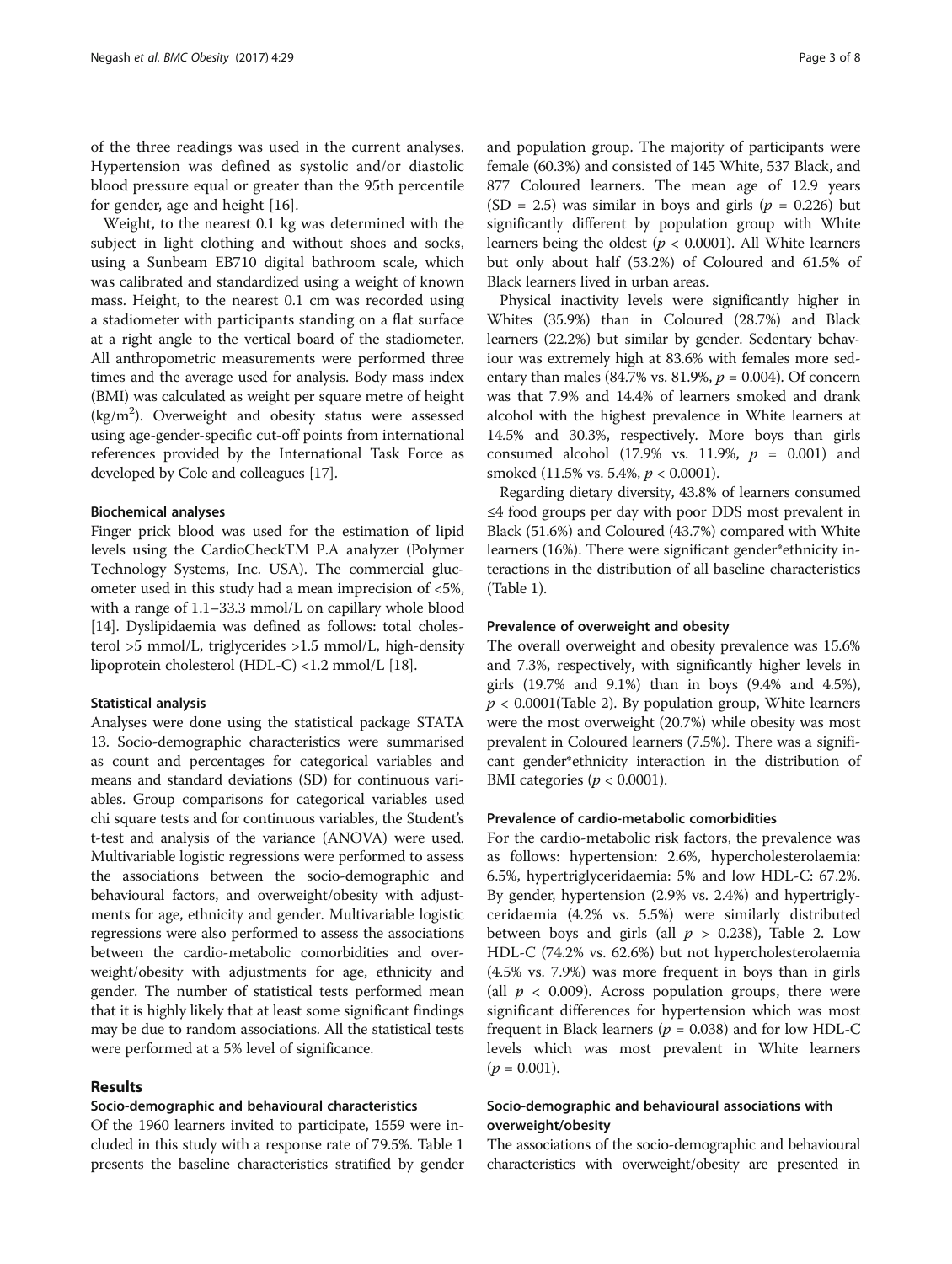| Characteristics                  | Overall        | Gender         |                |            | Population groups |                |                          |            | $P$ for population |
|----------------------------------|----------------|----------------|----------------|------------|-------------------|----------------|--------------------------|------------|--------------------|
|                                  |                | Male           | Female         | $P$ -value | Coloured          | <b>Black</b>   | White                    | $P$ -value | group* gender*     |
| Number, n (%)                    | 1559 (100)     | 619 (39.7)     | 940 (60.3)     |            | 877 (56.3)        | 537 (34.5)     | 145 (9.3)                |            |                    |
| Mean age, years (SD)             | $12.9 \pm 2.5$ | $13.0 \pm 2.6$ | $12.8 \pm 2.5$ | 0.226      | $12.7 \pm 2.6$    | $12.9 \pm 2.5$ | $14.0 \pm 2.0$           | < 0.0001   | 0.001              |
| Age group (years), n (%)         |                |                |                | 0.165      |                   |                |                          | < 0.0001   | < 0.0001           |
| $7 - 9$                          | 185 (11.9)     | 77 (12.4)      | 108(11.5)      |            | 127(14.5)         | 51 (9.5)       | 7(4.8)                   |            |                    |
| $10 - 12$                        | 483 (31.0)     | 172 (27.8)     | 311 (33.1)     |            | 285 (32.5)        | 183 (34.1)     | 15(10.3)                 |            |                    |
| $13 - 15$                        | 626 (40.1)     | 257(41.5)      | 369 (39.2)     |            | 317 (36.1)        | 209 (38.9)     | 100 (69.0)               |            |                    |
| $16 - 18$                        | 265 (17.0)     | 113(18.3)      | 152 (16.2)     |            | 148 (16.9)        | 94 (17.5)      | 23 (15.9)                |            |                    |
| Location, n (%)                  |                |                |                | 0.043      |                   |                |                          | < 0.0001   | < 0.0001           |
| Rural                            | 142(9.5)       | 44 (7.4)       | 98 (10.9)      |            | 138 (16.7)        | 4(0.7)         |                          |            |                    |
| Semi-urban                       | 448 (29.9)     | 197 (33.1)     | 251 (27.8)     |            | 249 (30.1)        | 199 (37.8)     | $\overline{\phantom{a}}$ |            |                    |
| Urban                            | 908 (60.6)     | 355 (59.5)     | 553 (61.3)     |            | 441 (53.2)        | 324 (61.5)     | 143 (100)                |            |                    |
| Behavioural risk factors, n (%)  |                |                |                |            |                   |                |                          |            |                    |
| Physical inactivity**,           | 423 (27.1)     | 159(25.7)      | 264(28.1)      | 0.297      | 252 (28.7)        | 119 (22.2)     | 52 (35.9)                | 0.001      | 0.003              |
| Sedentary behaviour***,          | 1303 (83.6)    | 507 (81.9)     | 796 (84.7)     | 0.004      | 709 (80.8)        | 469 (87.3)     | 125 (86.2)               | 0.148      | 0.007              |
| Smoking                          | 122(7.9)       | 71(11.5)       | 51(5.4)        | < 0.0001   | 85 (9.9)          | 16(3.0)        | 21(14.5)                 | < 0.0001   | < 0.0001           |
| Alcohol consumption              | 223 (14.4)     | 111(17.9)      | 112(11.9)      | 0.001      | 128 (14.7)        | 51 (9.6)       | 44 (30.3)                | < 0.0001   | < 0.0001           |
| Dietary Diversity Score $\leq 4$ | 667 (43.8)     | 269 (44.6)     | 398 (43.3)     | 0.616      | 371 (43.7)        | 273 (51.6)     | 23(16.0)                 | < 0.0001   | < 0.0001           |

<span id="page-3-0"></span>Table 1 Socio-demographic and behavioural characteristics of participants presented by gender, population group and overall

21 missing (10 males; 11 females); (15 Coloured; 6 Black learners)

\*P-value for the interaction of population group and gender; \*\*participating in sport and/or walking on ≤2 days/week; \*\*\*television watching 3–5 days/week

Table [3.](#page-4-0) In the univariable analysis, gender ( $p < 0.0001$ ), population group ( $p = 0.019$ ) and physical activity  $(p = 0.040)$  were associated with overweight/obesity. In age, gender and ethnicity adjusted models, being female (2.53; 1.94–3.32), Black (1.33; 1.02–1.72) or physically inactive (1.32; 1.01–1.72) significantly increased the likelihood of being overweight/obese. Expansion of the model to include the other covariates did not affect the associations.

# Cardio-metabolic associations with overweight/obesity

Table [4](#page-5-0) shows the associations of the other cardiometabolic diseases with overweight/obesity. In the overall model, adjusted for age, gender and population group, hypertension (3.02; 1.52–6.0), hypertriglyceridemia (1.83; 1.12–2.99), and low HDL-C (2.53; 1.89–3.40) were associated with increased odds of being overweight/obese. In the regression analyses stratified by population group and adjusted for age and gender, the odds for hypertension

| Table 2 Prevalence of adiposity and cardio-metabolic comorbidities by gender, population group and overall |  |  |  |  |  |
|------------------------------------------------------------------------------------------------------------|--|--|--|--|--|
|------------------------------------------------------------------------------------------------------------|--|--|--|--|--|

| Variables, n (%)            | Overall     | Gender     |            |            | Population groups | P for population |            |            |                |
|-----------------------------|-------------|------------|------------|------------|-------------------|------------------|------------|------------|----------------|
|                             |             | Boys       | Girls      | $P$ -value | Coloured          | Black            | White      | $P$ -value | group* gender* |
| N, %                        | 1559 (100)  | 619 (39.7) | 940 (60.3) |            | 877 (56.3)        | 537 (34.5)       | 145(9.3)   |            |                |
| Body Mass Index categories  |             |            |            | < 0.0001   |                   |                  |            | < 0.0001   | < 0.0001       |
| Normal weight               | 1202 (77.1) | 533 (86.1) | 669 (71.2) |            | 699 (79.7)        | 398 (74.1)       | 105(72.4)  |            |                |
| Overweight                  | 243 (15.6)  | 58 (9.4)   | 185 (19.7) |            | 112 (12.8)        | (18.8)<br>101    | 30 (20.7)  |            |                |
| Obesity                     | 114(7.3)    | 28 (4.5)   | 86(9.1)    |            | 66 (7.5)          | 38(7.1)          | 10(6.9)    |            |                |
| Hypertension                | 38(2.6)     | 17(2.9)    | 21(2.4)    | 0.748      | 17(2.0)           | 18(3.6)          | 3(2.2)     | 0.038      | 0.072          |
| Dyslipidaemia               |             |            |            |            |                   |                  |            |            |                |
| Triglycerides >1.5 mmol/L   | 78 (5.0)    | 26(4.2)    | 52(5.5)    | 0.238      | 42 (4.8)          | 29(5.4)          | 7(4.8)     | 0.873      | 0.040          |
| Total cholesterol >5 mmol/L | 102(6.5)    | 28 (4.5)   | 74 (7.9)   | 0.009      | 61(7.0)           | 27(5.0)          | 14(9.7)    | 0.102      | 0.034          |
| $HDL-C < 1.2$ mmol/L        | 1047 (67.2) | 459 (74.2) | 588 (62.6) | < 0.0001   | 593 (67.6)        | 339 (63.1)       | 115 (79.3) | 0.001      | < 0.0001       |

\*P-value for the interaction of population group and gender; Overweight and obesity: Gender- and age-specific BMI cut-off points corresponding to 25 and 30 kg/m2, respectively, at the age of 18 years (17); Hypertension: systolic and/or diastolic blood pressure equal to the 95th percentile for gender, age and height (16)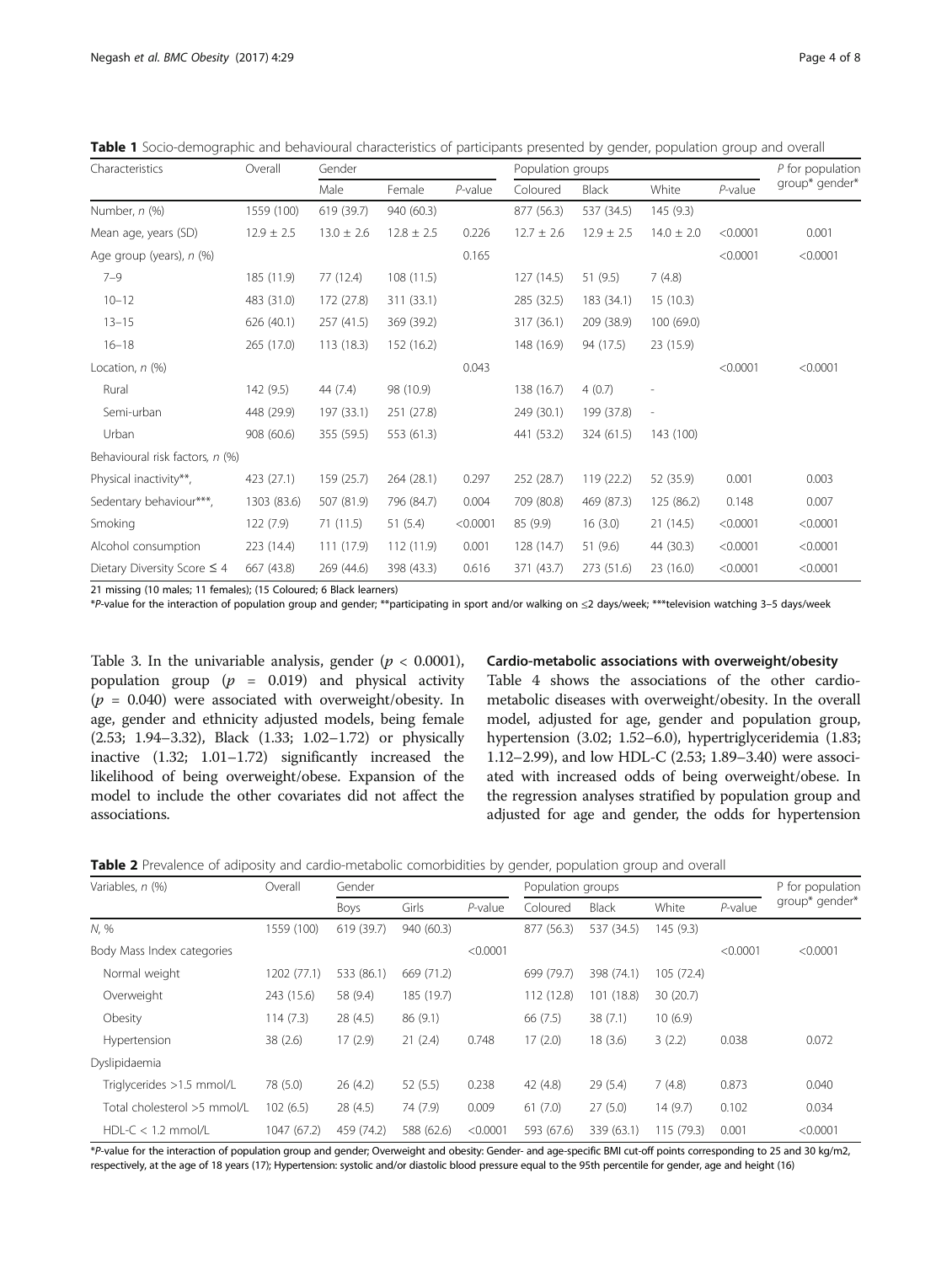<span id="page-4-0"></span>

| Table 3 Stepwise multivariable logistic regression model for the |
|------------------------------------------------------------------|
| associations of socio-demographic and behavioural factors with   |
| overweight/obesity                                               |

| Variables           |           | Basic model         |          | Expanded model |               |          |  |
|---------------------|-----------|---------------------|----------|----------------|---------------|----------|--|
|                     | <b>OR</b> | 95% CI              | P-value  | <b>OR</b>      | 95% CI        | P-value  |  |
| Gender              |           |                     |          |                |               |          |  |
| Boys                | 1         |                     |          | 1              |               |          |  |
| Girls               | 2.53      | 1.94-3.32           | < 0.0001 | 2.51           | $1.92 - 3.29$ | < 0.0001 |  |
| Age groups, years   |           |                     | 0.325    |                |               | 0.325    |  |
| $7 - 9$             | 1         |                     |          | 1              |               |          |  |
| $10 - 12$           | 1.16      | $0.75 - 1.80$       | 0.509    | 1.21           | $0.78 - 1.87$ | 0.404    |  |
| $13 - 15$           | 1.36      | $0.89 - 2.07$       | 0.161    | 1.39           | $0.91 - 2.12$ | 0.132    |  |
| $16 - 18$           | 1.40      | $0.87 - 2.24$       | 0.167    | 1.45           | $0.90 - 2.33$ | 0.130    |  |
| Population groups   |           |                     | 0.019    |                |               | 0.019    |  |
| Coloured            | 1         |                     |          | $\mathbf{1}$   |               |          |  |
| Black               | 1.33      | $1.02 - 1.72$       | 0.032    | 1.35           | $1.04 - 1.75$ | 0.024    |  |
| White               | 1.48      | $0.98 - 2.25$       | 0.063    | 1.45           | $0.96 - 2.21$ | 0.080    |  |
| Region              |           |                     | 0.540    |                |               |          |  |
| Rural               | 1         |                     |          |                |               |          |  |
| Semi-urban          | 1.36      | $0.81 - 2.25$       | 0.242    |                |               |          |  |
| Urban               | 1.50      | $0.89 - 2.53$       | 0.130    |                |               |          |  |
| Eating breakfast    |           |                     |          |                |               |          |  |
| No                  | 1         |                     |          |                |               |          |  |
| Yes                 | 0.83      | $0.63 - 1.08$       | 0.165    |                |               |          |  |
| Physical inactivity |           |                     |          |                |               |          |  |
| No                  | 1         |                     |          | 1              |               |          |  |
| Yes                 | 1.32      | $1.01 - 1.72$       | 0.047    | 1.32           | $1.01 - 1.72$ | 0.047    |  |
| Sedentary behaviour |           |                     |          |                |               |          |  |
| No                  | 1         |                     |          |                |               |          |  |
| Yes                 | 1.21      | $0.86 - 1.70$ 0.284 |          |                |               |          |  |
| Smoking             |           |                     |          |                |               |          |  |
| No                  | 1         |                     |          |                |               |          |  |
| Yes                 | 0.80      | $0.48 - 1.33$       | 0.396    |                |               |          |  |
| Alcohol             |           |                     |          |                |               |          |  |
| <b>No</b>           | 1         |                     |          |                |               |          |  |
| Yes                 | 0.97      | $0.67 - 1.41$       | 0.873    |                |               |          |  |

Gender: adjusted for age and population groups; Age group: adjusted for gender and population group; Population group: adjusted for gender and age group; Physical inactivity: adjusted for gender, age and population groups; Physical inactivity: Sport and/or walking ≤2 days/week

were associated with overweight/obesity in coloured (3.27; 1.18–9.08) and black (3.62; 1.31–10.04) learners. The likelihood for low HDL-C with overweight/obesity was five-fold higher in White learners, almost four-fold higher in Coloured learners and 1.5 times greater in Black learners.

In the regression analyses, adjusted for age, gender and population group, systolic and diastolic blood pressure, low HDL-cholesterol and high triglycerides were statistically significant associated with an increased risk of overweight/obesity (Additional file [1:](#page-6-0) Table S1).

#### **Discussion**

This study assessed the prevalence of overweight and obesity, and its associations with socio-demographic characteristics, behavioural risk factors and other cardio-metabolic diseases among school learners in the Western Cape, South Africa. It highlights the high burden of childhood and adolescent overweight/obesity in South Africa which is a reflection of the trend occurring worldwide, including in low and middle-income countries [[19](#page-7-0), [20\]](#page-7-0). Over one in five learners in this study were overweight/obese with girls more likely to be overweight/obese than boys. The overweight/obesity prevalence in girls (28.8%) is comparable with the 26.3% prevalence reported in the Global Burden of Disease estimates for girls <20 years of age in South Africa in 2013 [[19](#page-7-0)]. However, the prevalence in boys was slightly lower in this study (13.9%) compared with the national estimates (18.8%) [[19\]](#page-7-0).

The higher prevalence of overweight/obesity in girls compared with boys has been reported in numerous South African studies [[5,](#page-6-0) [21](#page-7-0)], as well as in studies in Sub-Saharan Africa [\[22\]](#page-7-0). Rossouw et al. [\[5](#page-6-0)] postulated that these gender differences may be due to potential differences in the energy needs between boys and girls, in the timing of sexual maturation, and in the levels of physical activity. The gender difference in overweight/obesity prevalence reflects the adult patterns in the country where women have markedly higher levels than men. However, the significant gender\*ethnicity interactions for overweight/obesity found in this, as well as in previous studies [[23](#page-7-0), [24\]](#page-7-0), demonstrate associations between these factors and overweight/obesity.

As in other studies [[23, 25](#page-7-0)], differences in overweight/ obesity prevalence by population group were evident in our study, whereby black and white South African children had higher obesity rates than the coloured group. Numerous factors are known to contribute to these population differences including genetics and environmental influences [[26\]](#page-7-0) such as different dietary habits [[27\]](#page-7-0), and varied cultural, socioeconomic and family factors [[28\]](#page-7-0). Notably, perceptions of body image ideals differ markedly with bigger body sizes commonly linked to health, wealth and happiness, preferred by Black South African females [[29](#page-7-0)].

The association of physical inactivity with overweight/ obesity accords with previous studies [\[25](#page-7-0), [30, 31\]](#page-7-0). However, unlike other reports, sedentary behaviour was not significantly related to overweight/obesity in this study. This may be due to the measure used in this study, television viewing frequency which may not be an appropriately sensitive proxy in the local setting.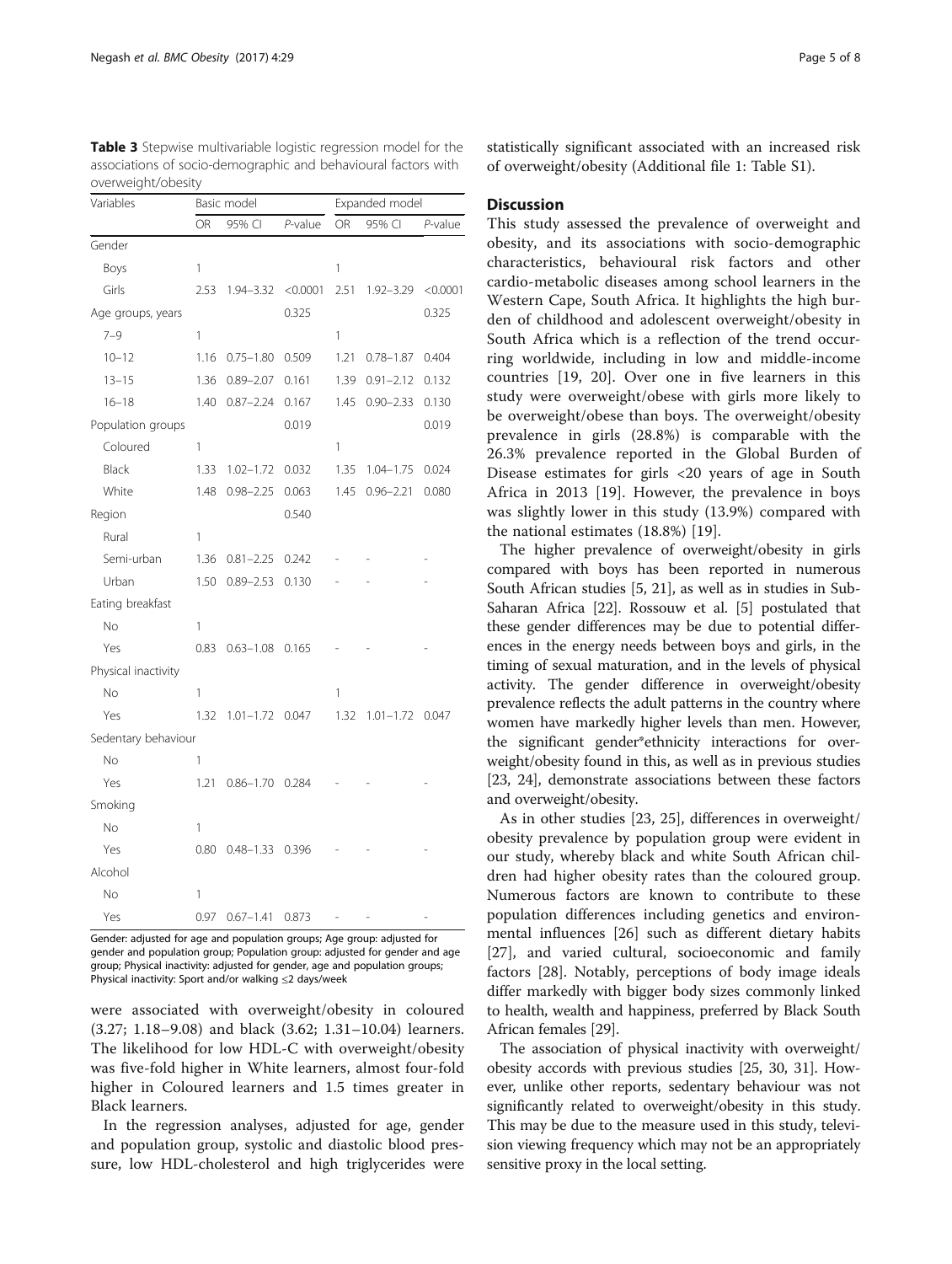<span id="page-5-0"></span>

|         |  | Table 4 Odds ratios (OR) and 95% confidence intervals (CI) for the associations of cardio-metabolic comorbidities with overweight/ |  |  |  |  |
|---------|--|------------------------------------------------------------------------------------------------------------------------------------|--|--|--|--|
| obesity |  |                                                                                                                                    |  |  |  |  |

| Outcomes                     | Overall <sup>a</sup> |            | Population groups <sup>b</sup> |            |                      |         |                      |            |  |  |
|------------------------------|----------------------|------------|--------------------------------|------------|----------------------|---------|----------------------|------------|--|--|
|                              |                      |            | Coloured                       |            | Black                |         | White                |            |  |  |
|                              | OR (95% CI)          | $P$ -value | OR (95% CI)                    | $P$ -value | OR (95% CI)          | P-value | OR (95% CI)          | $P$ -value |  |  |
| Hypertension                 |                      |            |                                |            |                      |         |                      |            |  |  |
| No                           |                      |            |                                |            |                      |         |                      |            |  |  |
| Yes                          | 3.02 (1.52-6.00)     | 0.002      | 3.27 (1.18-9.08)               | 0.023      | $3.62(1.31 - 10.04)$ | 0.013   | $1.63(0.14 - 19.52)$ | 0.702      |  |  |
| Triglycerides > 1.5 mmol/L   |                      |            |                                |            |                      |         |                      |            |  |  |
| No                           |                      |            |                                |            |                      |         |                      |            |  |  |
| Yes                          | $1.83(1.12 - 2.99)$  | 0.016      | 1.94 (0.99-3.78)               | 0.053      | 1.22 (0.52-2.88)     | 0.642   | 4.0 (0.79-20.21)     | 0.095      |  |  |
| Total cholesterol > 5 mmol/L |                      |            |                                |            |                      |         |                      |            |  |  |
| No                           |                      |            |                                |            |                      |         |                      |            |  |  |
| Yes                          | $1.04(0.65 - 1.68)$  | 0.869      | $0.61(0.29 - 1.28)$            | 0.189      | 1.86 (0.82-4.19)     | 0.137   | $1.40(0.43 - 4.56)$  | 0.574      |  |  |
| $HDL-C < 1.2$ mmol/L         |                      |            |                                |            |                      |         |                      |            |  |  |
| No                           |                      |            |                                |            |                      |         |                      |            |  |  |
| Yes                          | 2.53 (1.89-3.40)     | < 0.0001   | $3.65(2.33 - 5.72)$            | < 0.0001   | $1.56(1.01 - 2.40)$  | 0.046   | 5.04 (1.35-18.80)    | 0.016      |  |  |

<sup>a</sup>Adjusted for age, gender and population group; <sup>b</sup>Adjusted for age and gender; Hypertension: systolic and/or diastolic blood pressure equal to the 95th percentile for gender, age and height

Interestingly, previous South African studies have reported that urban residence is associated with an increased risk of overweight/obesity [[5,](#page-6-0) [25, 32](#page-7-0)]. This may be an indication of the uptake of urban lifestyle behaviours relating to diet and physical activity patterns in rural areas. However, our study has been unable to demonstrate significant relationships between this risk factor and overweight/obesity which can be explained by the small sample size used in this study and the consequent low statistical power to detect these associations.

Despite their youth, the cardio-metabolic diseases of hypertension and dyslipidaemia that are commonly linked to overweight/obesity were already prevalent in these schoolchildren. This highlights that these cardio-metabolic comorbidities do not only occur with older age but may develop in the young, particularly in the presence of overweight/obesity. These findings are consistent with other studies, which found a strong link between the development of overweight and obesity and cardio-metabolic comorbidities [\[33](#page-7-0)–[35](#page-7-0)]. Therefore, if the current high burden of childhood overweight/obesity is not addressed, it is likely that cardio-metabolic comorbidities, once a preserve of the elderly, may become more prevalent in the young. This may lead to cardiovascular events occurring earlier, possibly even in the third and fourth decades of life, with devastating consequences including a potential decrease in longevity.

The differential associations of cardio-metabolic comorbidities with overweight/obesity across population groups demonstrated in this study are in line with other reports [[34](#page-7-0), [36, 37](#page-7-0)]. Whincup et al. [[37](#page-7-0)] reported differences in CVD risk factors and vascular disease markers in British children of South Asian, African-Caribbean and European origin. It can thus be suggested that cardiovascular disease prevention needs to take into account these ethnic disparities by not only addressing the disease burden, but also the socioeconomic and cultural background of the different ethnic groups.

# Strengths and limitations of the study

The key strength of the present study is the representativeness of the sample with the inclusion of learners from three South African population groups who resided in both urban and rural areas. These findings may be generalised to other South African schoolchildren, particularly in lower- and middle- income communities. However, learners from higher-income households attending private schools were not included in this study and these findings are unlikely to be generalizable to them. Among the study limitations is the cross-sectional design which precludes inferences of causal associations. The use of self-reported rather than objectively measured ambulation or physical activity and sedentary behaviour is likely to have been subjected to recall bias and measurement error. Sedentary behaviour in our study was based on time watching TV per week which may provide less accurate results than the average time of the TV watching. The self-reported histories of tobacco and alcohol use may have resulted in an underestimation of these risky behaviours in learners. The classification in different population group was selfreported and may have introduced bias [[38\]](#page-7-0). The sociocultural and psychological influences of overweight/ obesity, as well as the learners'socioeconomic positions, which play a pivotal role in the local context, were not examined in this study and is another limitation. At last,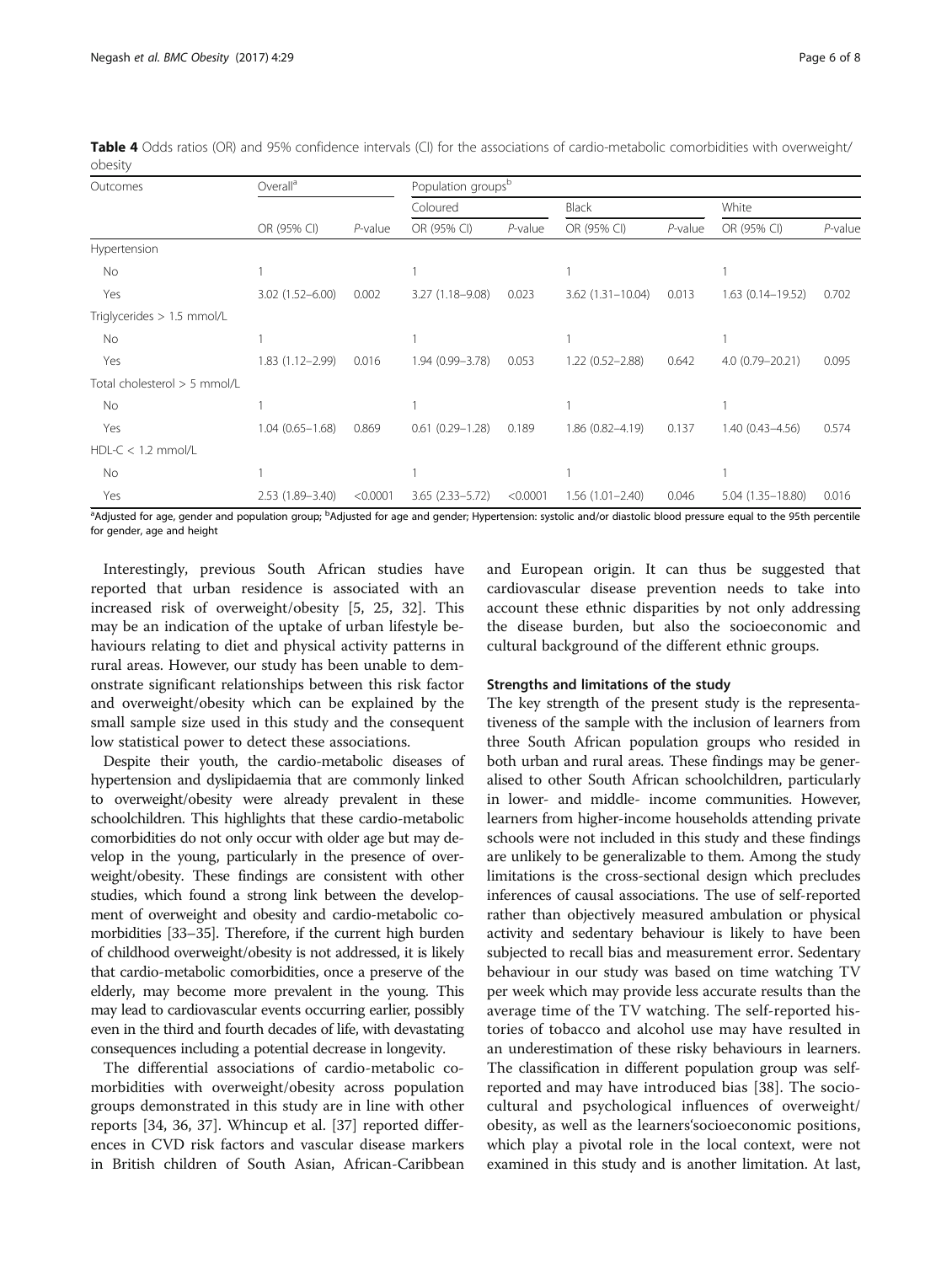<span id="page-6-0"></span>the main limitation is that the number of statistical tests that were conducted in our study mean that it is highly likely, that at least some significant findings may be due to random associations.

# Conclusions

This study highlights the greater likelihood for overweight/obesity in female and Black learners in the Western Cape. Therefore, it is important to develop overweight/obesity prevention and intervention programmes that target these specific sub-groups. Intervention strategies need to take cognisance of gender differences and cultural perceptions, particularly the positive connotations linked to overweight/obesity in Black females. The association of cardio-metabolic comorbidities with overweight/obesity in children and adolescents emphasises the urgency of early interventions to curb the uptake of this condition in childhood. Moreover, it underscores the need for a comprehensive clinical assessment in the overweight/obese child. Further research is required for an in-depth understanding of the role, if any, played by physical activity in the development of overweight/obesity as well as on the patterns of sedentary behaviours and in this community. Such information will enable the development of appropriate obesity prevention and intervention programmes.

# Additional file

[Additional file 1: Table S1.](dx.doi.org/10.1186/s40608-017-0165-1) Multivariable logistic regression for cardiometabolic associations with overweight/obesity (DOCX 23 kb)

#### Abbreviations

ANOVA: Analysis of the variance; BMI: Body mass index; BPs: Blood pressures; CVDs: Cardiovascular diseases; DDS: Dietary diversity score; HDL-C: Highdensity lipoprotein cholesterol; LDL-C: Low-density lipoprotein cholesterol; SD: Standard deviations

#### Acknowledgments

We wish to thank the Department of Education, Western Cape Provincial Government, South Africa.

#### Funding

SN was supported by the Fondsendesk scholarship. Data collection for the investigations leading to this manuscript was supported by a grant from the University Research Fund of the Cape Peninsula University of Technology, South Africa. The development and publication of this specific manuscript was partially supported by the South African Medical Research Council. The above-mentioned funding sources played no role in the design of the study and collection, analysis, and interpretation of data and in writing the manuscript.

#### Availability of data and materials

The data supporting our findings can be sent upon reasonable request.

#### Authors' contributions

CA, NP and APK participated in the study conception. SN and APK analysed the data. SN prepared the first draft. SN, CA, NP and APK interpreted the data. CA, NP, TEM, RTE and APK revised for important intellectual content. TEM and RTE acquired funding and participated in the design of the data collection and acquisition. All authors read and approved the final manuscript.

#### Ethics approval and consent to participate

The study was approved by the ethics committee of the Faculty of Health and Wellness Sciences Ethics Committee, Cape Peninsula University of Technology, and was conducted in accordance with the standards of the Declaration of Helsinki. Written informed consent from parents and oral assent was obtained from all students included in the study. Permission to conduct the study was also obtained from the Western Cape Department of Education, school governing bodies and school principals.

#### Consent for publication

Not applicable.

#### Competing interests

The authors declare that they have no competing interests.

# Publisher's Note

Springer Nature remains neutral with regard to jurisdictional claims in published maps and institutional affiliations.

#### Author details

<sup>1</sup>Department of Public Health, Academic Medical Center, University of Amsterdam, Amsterdam, The Netherlands. <sup>2</sup> Department of Biomedical Technology, Faculty of Health and Wellness Sciences, Cape Peninsula University of Technology, Cape Town, South Africa. <sup>3</sup>Non-Communicable Diseases, Research Unit, South African Medical Research Council, Cape Town, South Africa. <sup>4</sup>Department of Medicine, University of Cape Town, Cape Town South Africa. <sup>5</sup>Division of Chemical Pathology, Faculty of Health Sciences University of Stellenbosch, Cape Town, South Africa.

# Received: 26 November 2016 Accepted: 11 July 2017 Published online: 17 July 2017

#### References

- 1. Chhatwal J, Verma M, Riar SK. Obesity among pre-adolescent and adolescents of a developing country (India). Asia Pac J Clin Nutr. 2004;13(3):231–5.
- 2. Sahoo K, Sahoo B, Choudhury AK, Sofi NY, Kumar R, Bhadoria AS. Childhood obesity: causes and consequences. J Fam Med Prim Care. 2015;4(2):187–92.
- 3. Gupta N, Goel K, Shah P, Misra A. Childhood obesity in developing countries: epidemiology, determinants, and prevention. Endocr Rev. 2012;33(1):48–70.
- 4. Mushtaq MU, Gull S, Abdullah HM, Shahid U, Shad MA, Akram J. Prevalence and socioeconomic correlates of overweight and obesity among Pakistani primary school children. BMC Public Health. 2011;11:724.
- Rossouw HA, Grant CC, Viljoen M. Overweight and obesity in children and adolescents: The South African problem. S Afr J Sci 2012; 108(5/6).
- 6. Ebbeling CB, Pawlak DB, Ludwig DS. Childhood obesity: public-health crisis, common sense cure. Lancet. 2002;360(9331):473–82.
- 7. World Health Organization. Childhood overweight and obesity: Childhood overweight and obesity on the rise. World Health Organization, Geneva, Switzerland; 2015.
- 8. Murray R, Battista M. Managing the risk of childhood overweight and obesity in primary care practice. Curr Probl Pediatr Adolesc Health Care. 2009;39(6):146–65.
- 9. Dehghan M, Akhtar-Danesh N, Merchant AT. Childhood obesity, prevalence and prevention. Nutr J. 2005;4:24.
- 10. Ochoa MC, Moreno-Aliaga MJ, Martinez-Gonzalez MA, Martínez JA, Marti A. Predictor factors for childhood obesity in a Spanish case-control study. Nutrition. 2007;23(5):379–84.
- 11. Department of Health, Medical Research Council, Orc Macro. South African Demographic and Health Survey. Pretoria: Department of Health. 2003:2007.
- 12. Statistics South Africa. P0302 Mid-year population estimates 2014. Pretoria: Statistics South Africa; 2014.
- 13. The Western Cape Destination Marketing, Investment and Trade Promotion Agency - South Africa. Western Cape Destination Fact Sheet. Cape Town: The Western Cape Destination Marketing, Investment and Trade Promotion Agency - South Africa; 2012.